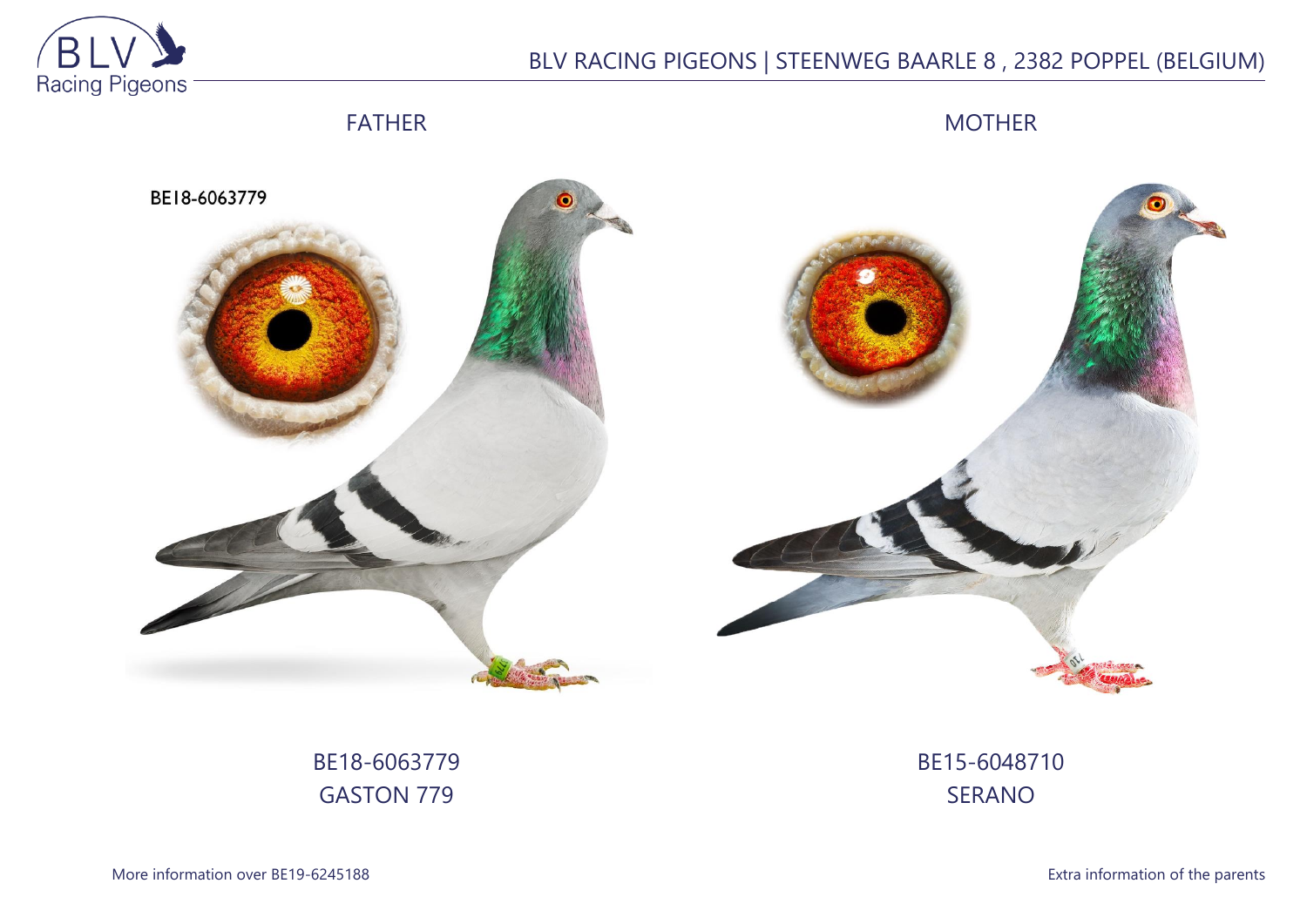

### BLV RACING PIGEONS | STEENWEG BAARLE 8 , 2382 POPPEL (BELGIUM)



| 6063779-18                                  |                                                                                                         |                                                                                                         | datum<br>22/09/2018                                                        |
|---------------------------------------------|---------------------------------------------------------------------------------------------------------|---------------------------------------------------------------------------------------------------------|----------------------------------------------------------------------------|
|                                             |                                                                                                         | $V:6086300 - 03$                                                                                        | $IV: 2173504 - 02$                                                         |
|                                             | $v:6297742 - 10$<br>Dirk Van Dyck                                                                       | Dirk Van Dyck<br>kleindochter van                                                                       | $M: 6380246 - 01$                                                          |
|                                             | geschelpt<br>zomerjong                                                                                  | M:6453372-05                                                                                            | $V: 6390147 - 97$                                                          |
| $\overline{v}$ : 6072311-14                 |                                                                                                         | Dirk Van Dyck<br>kleindochter Kannibaal                                                                 | M: 6390105-97                                                              |
|                                             | M: 6358796-09<br>Vera<br>dochter Kaasboer                                                               | $V: 6335690 - 98$<br>"KAASBOER" superkweker<br>vader en grootvader van<br>verschillende topduiven       | $V: 6235626 - 92$<br>Blauw<br>M: 6404318-96<br><b>BLAUW</b>                |
|                                             |                                                                                                         | M:6111553-09                                                                                            | $v: 6224270 - 08$<br>Pascal                                                |
|                                             |                                                                                                         | 3de Nat. Bourges<br>37357 duiven                                                                        | M: 6385691-07<br>Elsje                                                     |
| M: 6072459-14<br>zomerjong<br>niet gespeeld | $\sqrt{x}$ 6257098-03<br>Rik<br>Zoon Kaasboer<br>Vader van Tia                                          | $\sqrt{v}$ : 6335690-98<br>"KAASBOER" superkweker<br>vader en grootvader van<br>verschillende topduiven | $v: 6235626 - 92$<br>Blauw<br>M: 6404318-96<br><b>BI.AUW</b>               |
|                                             | Vader BE09-6111515<br>Grootvader "Gaston"<br>Olympiadeduif Uwe Berg<br>Grootvader Jetje                 | M:6407575-97<br>Blauw<br>Superkweekduivin<br>Henderickx Bart Berlaar                                    | $v: 6450252 - 97$<br>Marcel Cortens<br>M: 6370004-95<br>Dikke Blauw Gaston |
|                                             | $M: 6034734 - 06$<br>Celien<br>Moeder Kim, le Nat. Guéret<br>Moeder BE09-6111546<br>Moeder BE10-6031731 | $V.6517591-99$<br>Blauw - wit<br>Riimenands Frans<br>grootvader van 1ste Nat.                           |                                                                            |
|                                             | Moeder BE12-6023287<br>Moeder BE13-6062110                                                              | M <sub>2</sub> 072711-02<br>$B$ lauw - wit                                                              | $V: 2002652 - 94$<br>Blauw                                                 |
|                                             | Moeder BE11-6119102                                                                                     | Huysegoms Theo Meise                                                                                    | M: 2002291-99                                                              |





6048710-15 Serano IV: 4065848-00  $\sqrt{v}$ : 2119430-09  $\ddot{\cdot}$  $V: 2002728-12$ <br>Erik M: 4393520-99 Blue cock<br>son" superbreeder 848-00 Samenkweek Erik Limbourg  $V: 6183083-02$ M:6341403-11 Mike<br>M: 6177661-08<br>Tia kl. dochter KAASB Gita<br>Halfzus Palm-d'Or<br>Casaert-Sénéchal moeder 6072383-14 6480508-00  $\nabla 6034842-06$ M: 09861-09-586<br>Uwe Berg<br>dochter van Olympiade<br>\* GASTON\* Blauw<br>M: 6307341-04 Grandson Gaston Olympia Gaston<br>1e Nat. Asduif Duitsland Greetje 1 9639-99-1158 M: 9639-07-0099 M: 6278461-06 2 Nat. Asduif **Fahlscheck Duitsland** V: 6235626-92<br>Blauw<br>M: 6404318-96  $\nabla: 6335690-98$ <br>"KAASBOER" superkweker М 6369094-08 6369094-06<br>
Sergio<br>
Vader BE12-6023233<br>
10e Noyon 437 d<br>
Grootvader BE13-6062089 vader en grootvader van **BLAUW** verschillende topduiven 6257231-03 M:6033110-07 M: 6072455-14 v: 0297231-03<br>Ronaldo<br>M: 6257209-03<br>Blauw wint 3 keer per 10-tal<br>op Nationale vluchten Bourges nat 31824-211 G.daughter Kaasboer Argenton nat 20844 - 31 zomerjong : 6326793-11 6495178-94  $\nabla 6151734-99$ Engels Jul en Jos Putte M: 6362091-97 vader van den Argenton 1°nat.Argenton V: 6226043-03 M6110291-07 M: 6226250-03

**Hok Van de Wouwer** Melkouwen 8 - 2590 Berlaar (Belgium)

Van de Wouwer Kurt